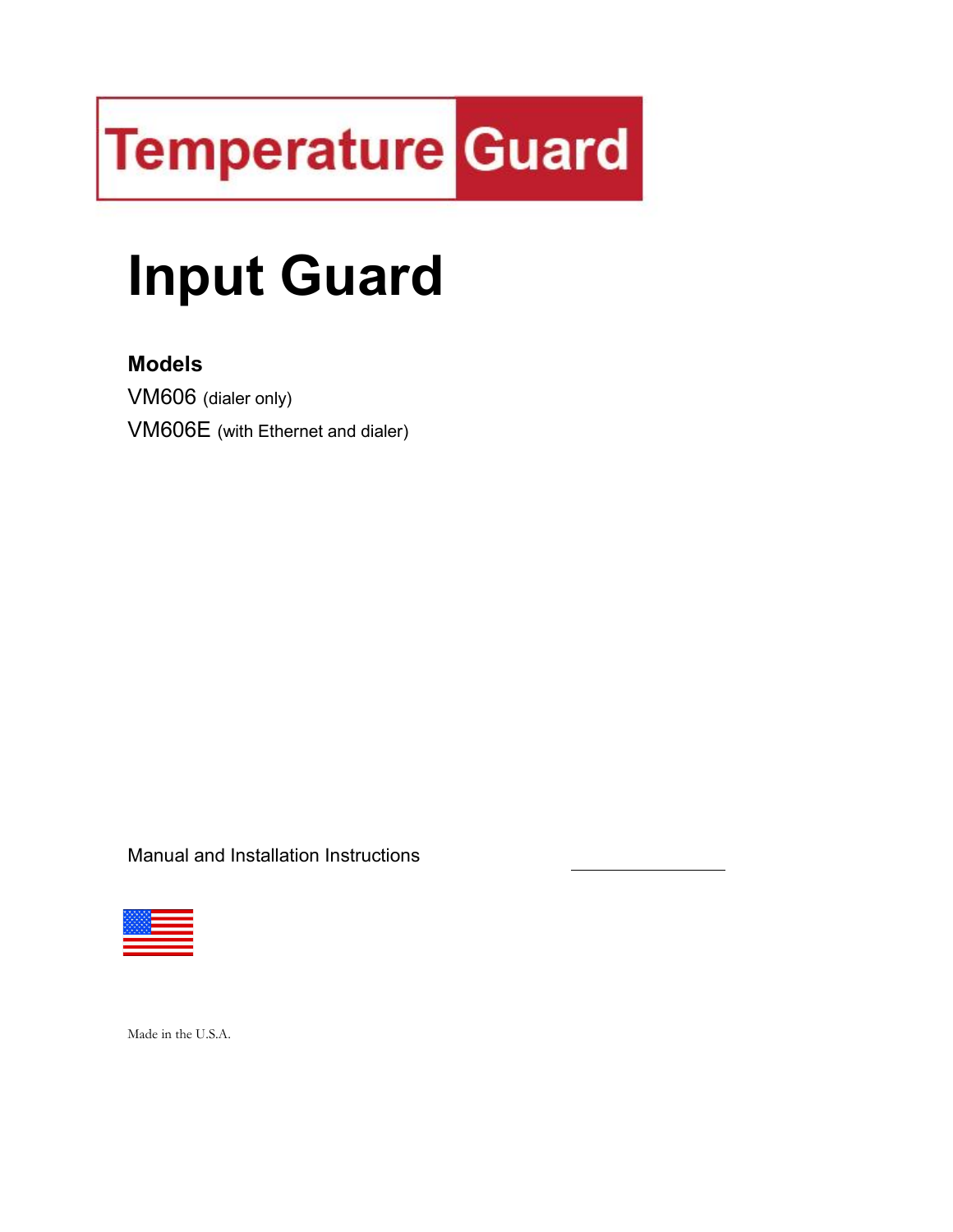| <b>Index</b>                                            | Page           |
|---------------------------------------------------------|----------------|
| <b>General Description</b>                              | 3              |
| Installing the Input Guard                              | 3              |
| <b>Wiring Diagrams</b>                                  | 4              |
| Setting up the Input Guard                              | 5              |
| <b>Programming Input Parameters</b>                     | $5-6$          |
| Program Menu Items                                      | $\overline{7}$ |
| Programming Telephone / Pager Numbers                   | 7              |
| Programming a Local Identification Number for Pager     | 8              |
| Recording a Personal Identification Message             | 9              |
| Programming Number of Rings                             | 9              |
| Programming the PIN Number                              | 10             |
| <b>Programming Reminder Calls</b>                       | 10             |
| Programming Warning Message Repetitions                 | 10             |
| Programming the Relay Option                            | 11             |
| Programming the Power Outage Alarm Time Delay           | 11             |
| Programming Unit Callout Time Delay                     | 12             |
| Acknowledge Only Pin                                    | 12             |
| Using the Input Guard                                   | 13             |
| How does an input go into alarm condition               | 13             |
| What happens when an input is in alarm condition        | 13             |
| How do I activate and deactivate the relay?             | 13             |
| What happens when the Input Guard calls a voice number? | 14             |
| What happens when the Input Guard calls a pager?        | 14             |
| Calling to check inputs and power?                      | 14             |
| Connecting the Input Guard to a phone line with a fax   | 15             |
| Trouble shooting                                        | $15 - 16$      |
| Your settings                                           | 17             |
| FCC Part 68 Information                                 | 18             |
| Warranty/Disclaimer                                     | 19             |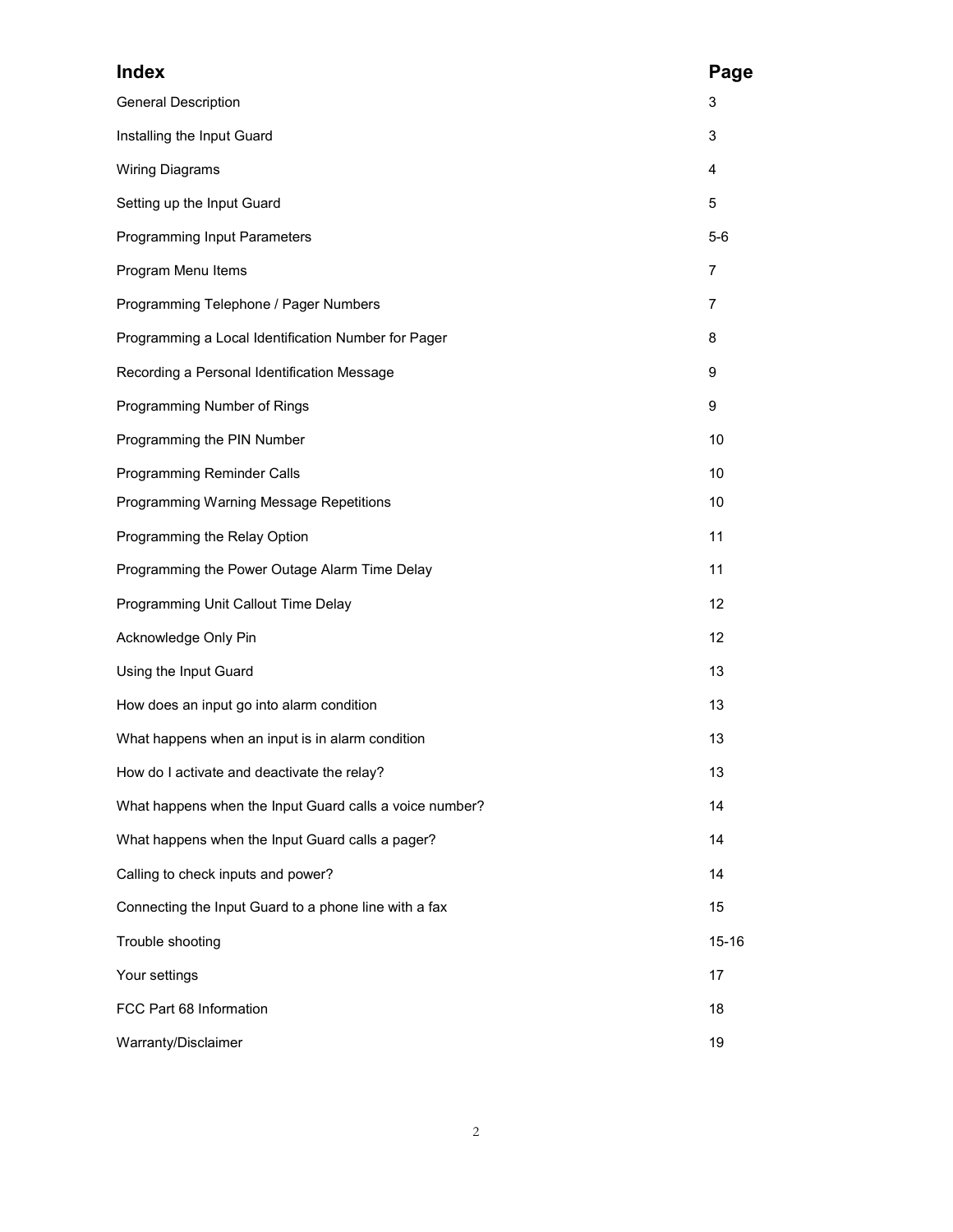## General Description

The Input Guard is a complete multi-input monitor and auto-dialer. The Input Guard monitors up to eight (8) inputs.

The Input Guard allows the user to program individual normal states and a time delay for each input. When an input goes into an alarm condition, the Input Guard will call up to eight programmable voice or pager numbers.

The Input Guard also monitors the power to which it is connected and will call its' programmed numbers if a power outage exists.

The Input Guard will turn on its alarm relay and buzzer when any zone or input is in an alarm condition. The alarm relay and buzzer is turned off by pressing the button on the top of the dialer.

#### Installing the Input Guard

Select a location with access to power, telephone line, and Ethernet jack if the Input Guard with Ethernet jack was purchased.

Connect the phone line to an active analog phone jack.

Plug in the wall mount transformer into a power socket of which you want monitored. Connect the wall mount transformer power jack to the Input Guard on the top of the unit.

For ease of wiring, remove the terminal blocks. See wiring diagrams on page 4.

If desired, connect additional signaling devices to the alarm relay contacts at terminals 22, 23 and 24.

Alarm relay is dry contact rated at 1A 24VDC.

Software for the VM606E can be found at; http://www.temperatureguard.com/datacapture.html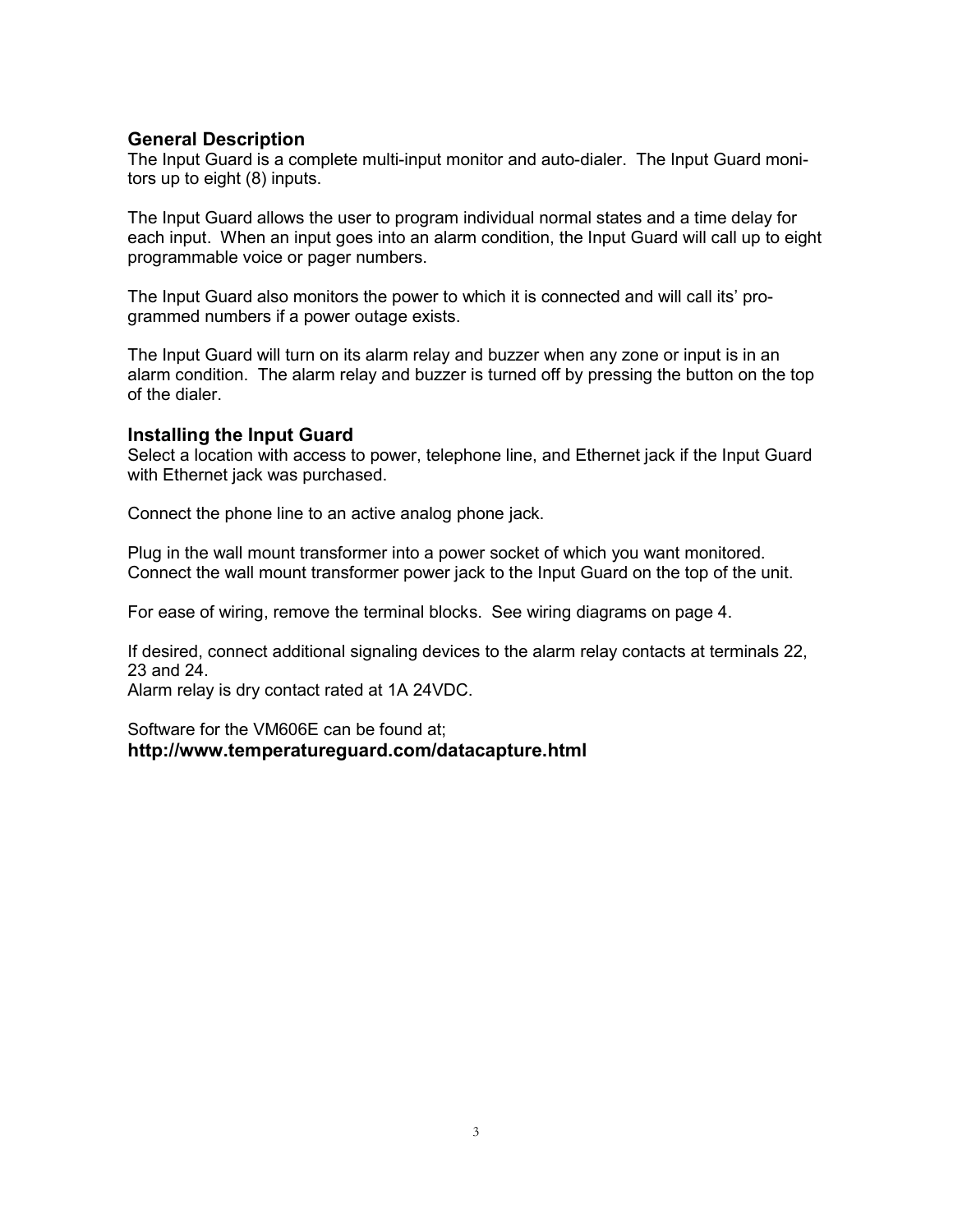

## Dry Contact Inputs

Wire each dry contact input to the terminal block as shown.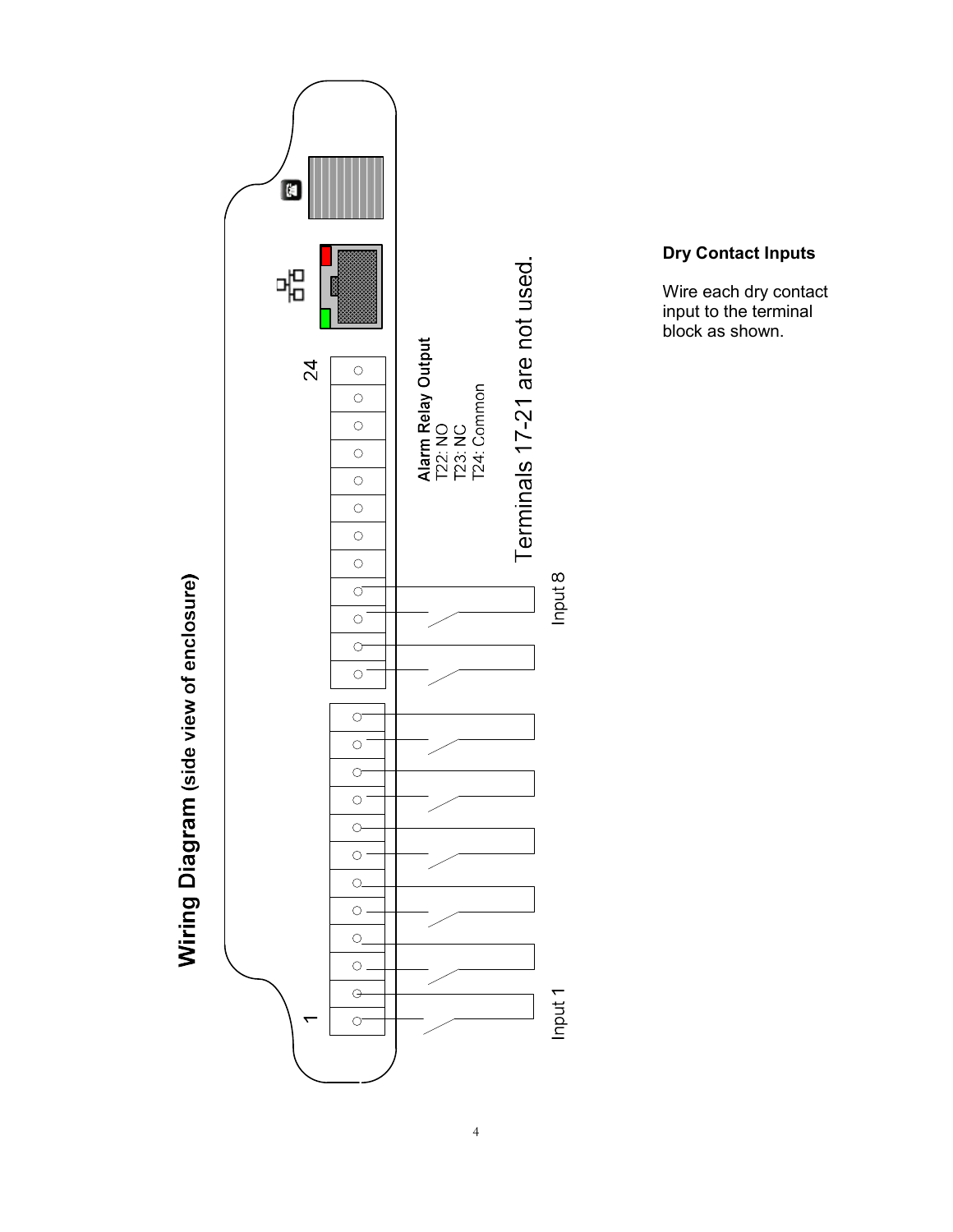## Setting up the Input Guard

Programming is accomplished over the phone and only has to be done once, unless it is necessary to make a change. Before programming, do the following:

- 1 Connect a phone line and power, and then turn on the Input Guard by plugging it in. The power switch is built into the power jack. Use a 5VDC power supply only.
- 2 From another phone line dial the number where the Input Guard is located. The device will pick up after the first ring.
- 3 When prompted, enter the 4-digit PIN number (Factory default PIN number is 0000).
- 4 You will hear the Main Menu options (you may enter your selection at any time):

| <b>Main Menu</b>              |                                             |  |  |  |
|-------------------------------|---------------------------------------------|--|--|--|
| Option                        | <b>Function</b>                             |  |  |  |
| 1                             | Status                                      |  |  |  |
| $\mathfrak{D}_{\mathfrak{p}}$ | To Set Limits (for inputs)                  |  |  |  |
| 3                             | Program (telephone settings)                |  |  |  |
| 4                             | Turn On Relay (if relay option is enabled)  |  |  |  |
| 5                             | Turn Off Relay (if relay option is enabled) |  |  |  |
| 0                             | Exit and Hang Up                            |  |  |  |
|                               |                                             |  |  |  |

## Programming Input Parameters

Each input can be programmed to be either a normally closed or normally open input.

Each input has its own time delay for which the input must have changed state for, before the Input Guard begins making emergency calls. The time delay is programmed in minutes.

Each input has a unique Input ID message that can be recorded to give further detail during emergency calls.

- 1. From the Main Menu, press 2 to setup inputs
- 2. You will hear "Enter Input Number"
- 3. Enter the number of the input which you wish setup (i.e. 1)
- 4. You will hear "Input X is normally open, press 1 to change."
- 5. Enter your selection
- 6. Press 1 to change , or any other key to skip. If you press 1 you will hear "Enter 1 for normally closed, 2 for normally open." Make your selection. Unit will state your selection.
- 7. You will hear the programmed time delay for the input (i.e. 0 minutes)
- 8. You will hear "Input X callout time delay is X minutes, Press 1 to change"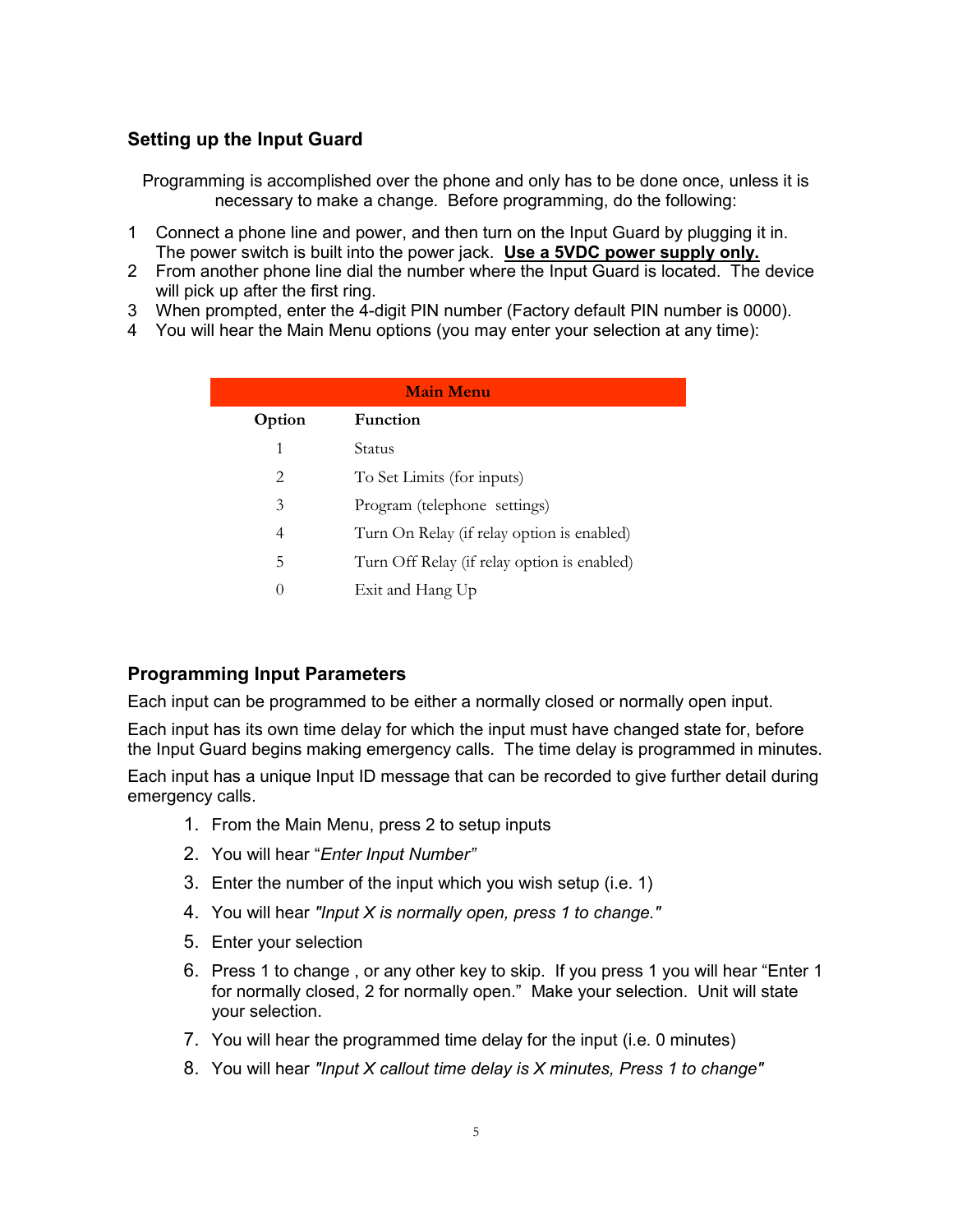- 9. Press 1 to change the delay or press any other button to not change the delay. (If you do not press one, go to step 12)
- 10. You will hear "Enter number followed by the # key"
- 11. Enter the time delay in minutes (Valid times are 0 to 999 minutes), then press #.
- 12. You will hear the value you just entered (i.e. 5 minutes)
- 13. You will hear the programmed identification message for the selected input. You will hear "Input X message is Empty" on a new unit.
- 14. You will hear "Press 1 to change"
- 15. Press 1 to make a change or press any other button to not change the message (If you do not press one go to step 19)
- 16. You will hear a tone
- 17. Begin speaking after the tone. The Input Guard will record for about 4 seconds
- 18. After 4 seconds you will hear the tone again, marking the end of your message
- 19. You will hear the message you recorded
- 20. You will be returned to the Input Setup Menu. Repeat the above steps for each input used. Press 0 to get back to the main menu.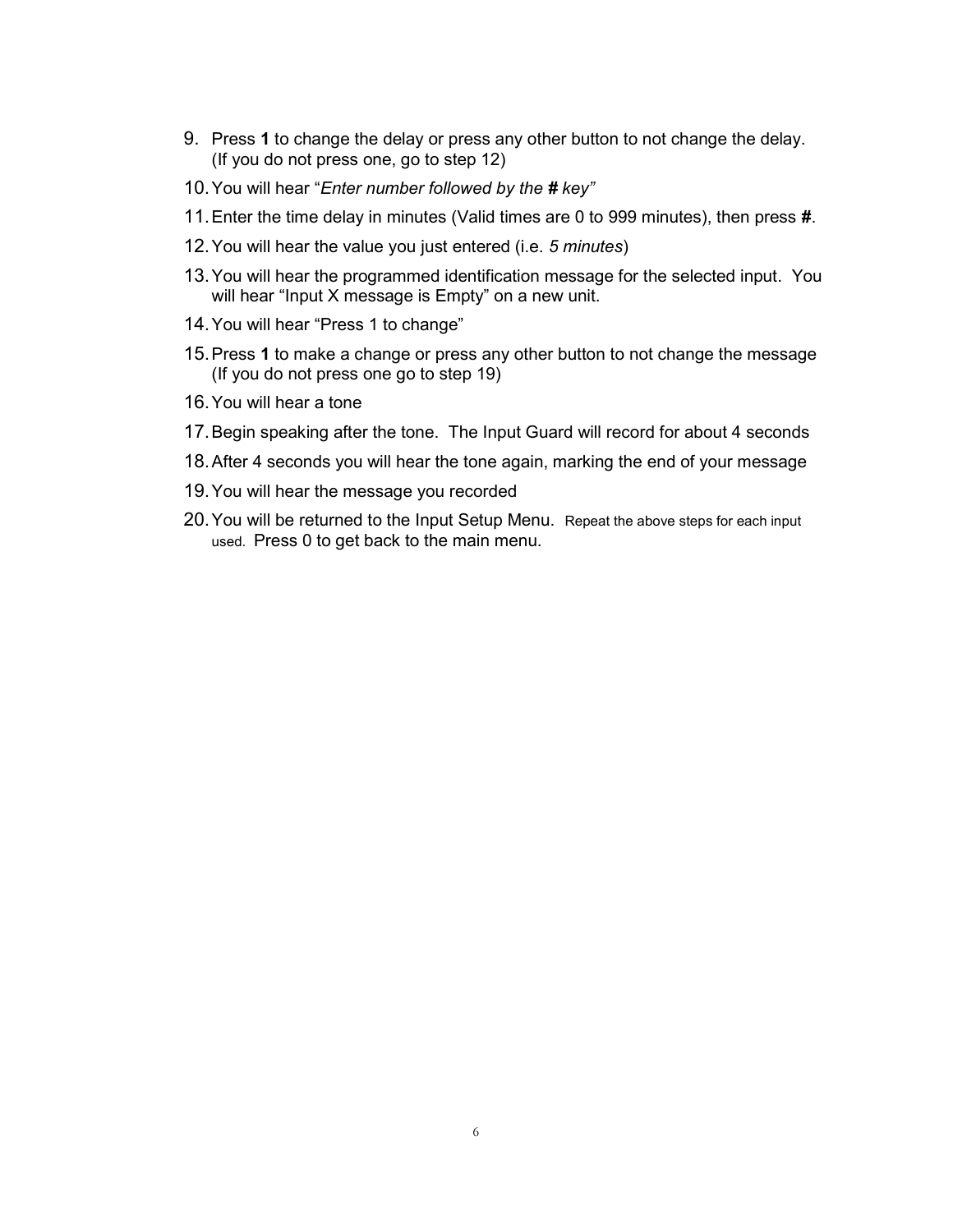## Program Menu Items

To access the Program Menu:

- 1. From the Main Menu, press 3
- 2. You will hear the Program Menu options (you may enter your selection at any time): 6 through  $#$  are unspoken.

| <b>Program Menu</b> |                                               |  |  |  |
|---------------------|-----------------------------------------------|--|--|--|
| Option              | Function                                      |  |  |  |
| 1                   | Program Telephone Numbers                     |  |  |  |
| 2                   | Set Local ID (for pagers only)                |  |  |  |
| 3                   | Record a Unit Message                         |  |  |  |
| 4                   | Set Number of Incoming Rings                  |  |  |  |
| 5                   | Change the Pin Number                         |  |  |  |
| 6                   | Alarm Reminder (unspoken)                     |  |  |  |
| 7                   | Warning Repetition (unspoken)                 |  |  |  |
| 8                   | Enable or Disable Relay Option (unspoken)     |  |  |  |
| 9                   | Power Outage Time Delay (unspoken)            |  |  |  |
| $\ast$              | Unit Callout Time Delay (unspoken)            |  |  |  |
| #                   | Change Acknowledge Only Pin Number (unspoken) |  |  |  |
| $\theta$            | Exit (Return to Main Menu)                    |  |  |  |

## Programming Telephone/Pager Numbers

The Input Guard stores up to eight (8) emergency telephone or pager numbers. The Input Guard will call each phone number until the PIN number is entered. If Input Guard reaches an answering machine, it will leave your personal identification message, and then the alarm condition, but will continue calling.

#### First Time Number Programming:

- 1 From the Program Menu, Select 1 to set telephone numbers.
- 2 You will hear "Select contact." Select #1-8.
- 3 You will hear "Contact X is empty. Press 1 to change." After you enter 1 you will hear "Enter number followed by the # key."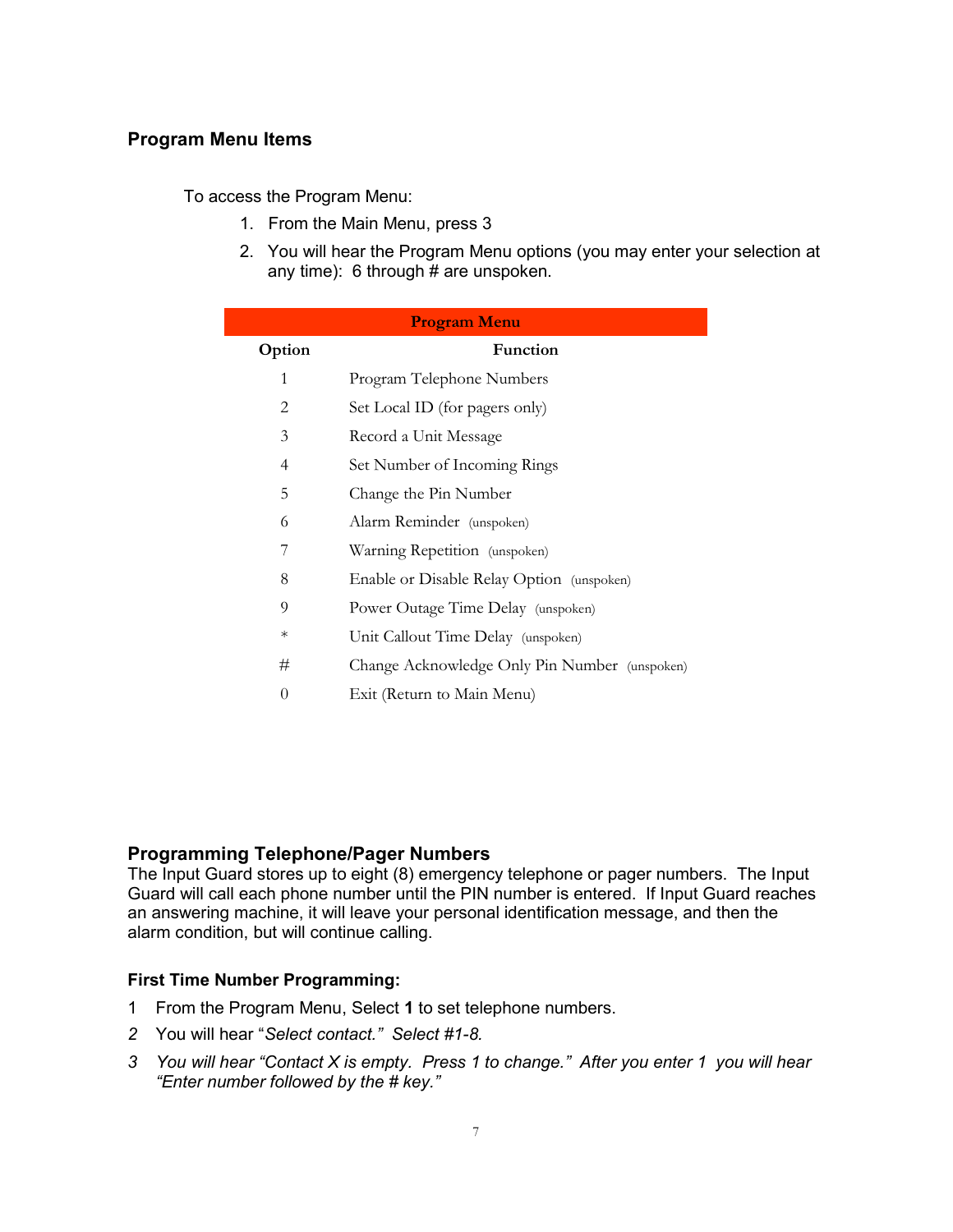3a For voice phone numbers enter the full phone number

 $(1 + \text{area code if necessary})$  followed by the # key.

- 3b For pager numbers enter \* then enter the full pager number
	- $(1 + \text{area code if necessary})$  followed by the # key.
- 4 You will hear the telephone number you just entered.
- 5 Repeat for all the contact numbers you wish to program. Press 0 to return to previous menu.

Note: If an extra delay between digits is required, entering \* will provide a two second delay. Do not enter \* for the first digit unless programming a pager number.

## To Change a Phone Number:

- 1 Select the phone number to change from the Contact Menu
- 2 You will hear the selected telephone number
- 3 You will hear "Press one to change"
- 4 Press 1 to change
- 5 You will hear "Enter number followed by the # key."
- 6a For voice phone numbers enter the full phone number

 $(1 + \text{area code if necessary})$  followed by the # key.

6b For pager numbers enter \* then enter the full pager number

 $(1 + \text{area code if necessary})$  followed by the # key.

- 7 You will hear the telephone number you just entered.
- 8 You will be automatically returned to the Program Menu

## To Delete a Phone Number:

- 1 Select the phone number to change from the Contact Menu
- 2 You will hear the telephone number you selected
- 3 You will hear "Press one to change"
- 4 Press 1 to make a change
- 5 You will hear "Enter number followed by the # key."
- 6 Enter the  $#$  key. This will erase the phone number
- 7 You will be automatically returned to the Contact Menu

## Programming a Local Identification Number For Pagers

The local identification number is printed on the display of a pager when the Input Guard calls a pager number. The local identification number can be up to 20 digits long.

- 1 From the Program Menu, press 2 for the local ID
- 2 You will hear the programmed number or you will hear "Empty, press one to change"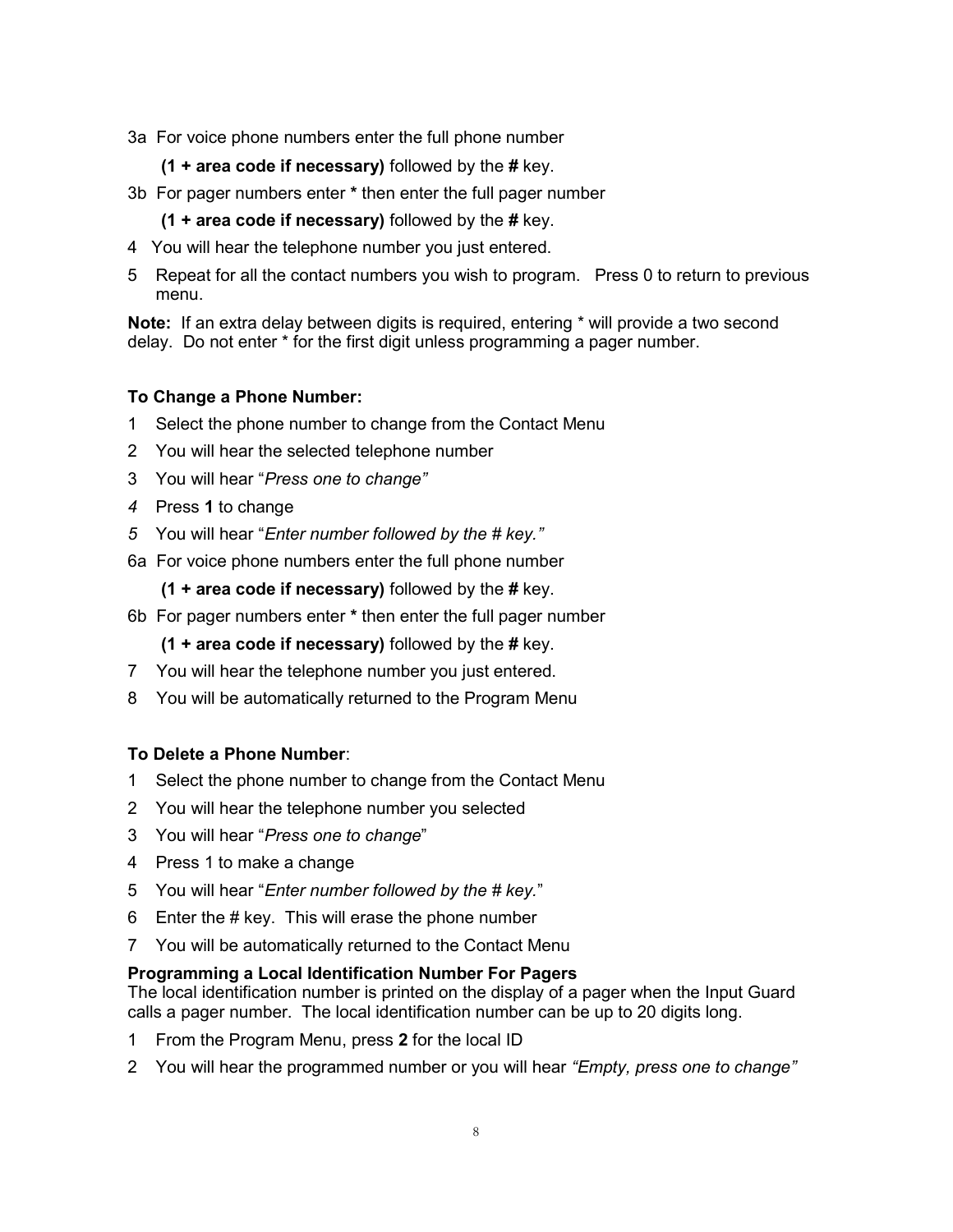- 3 Press 1 if you wish to make a change or press any other button to return to the Program Menu
- 4 You will hear "Enter number, followed by the # key."
- 5 Enter the number, followed by a #
- 6 You will hear the number you just entered.
- 7 You will be automatically returned to the Program Menu

## Recording a Personal Identification Message

When the Input Guard calls, it first plays this 8 second personal identification message. If no message has been recorded this message is skipped.

- 1 From the Program Menu, press 3 to record a message
- 2 If this is the first time setup you will hear "Empty, press 1 to change." go to step 5
- 3 You will hear the recorded message
- 4 You will hear "Press one to change."
- 5 Press 1 if you wish to make a change or press any other button to return to the Program Menu
- 6 You will hear a tone
- 7 Begin speaking after the tone. The Input Guard will record for 8 seconds
- 8 After 8 seconds you will hear the tone again, marking the end of your message
- 9 You will hear the message you recorded
- 10 You will be automatically returned to the Program Menu

## Programming the Number of Rings

The Input Guard answers the telephone line after the programmed number of rings. Valid numbers of rings are  $1 - 12$ .

- 1 From the Program Menu, press 4 to set the number of rings
- 2 You will hear the programmed number of rings
- 3 You will hear "Press one to change."
- 4 Press 1 if you wish to make a change or press any other button to return to the Program Menu
- 5 You will hear "Enter number followed by the # key."
- 6 Enter the number of rings, then press #
- 7 You will hear the number of rings you entered
- 8 You will be automatically returned to the Program Menu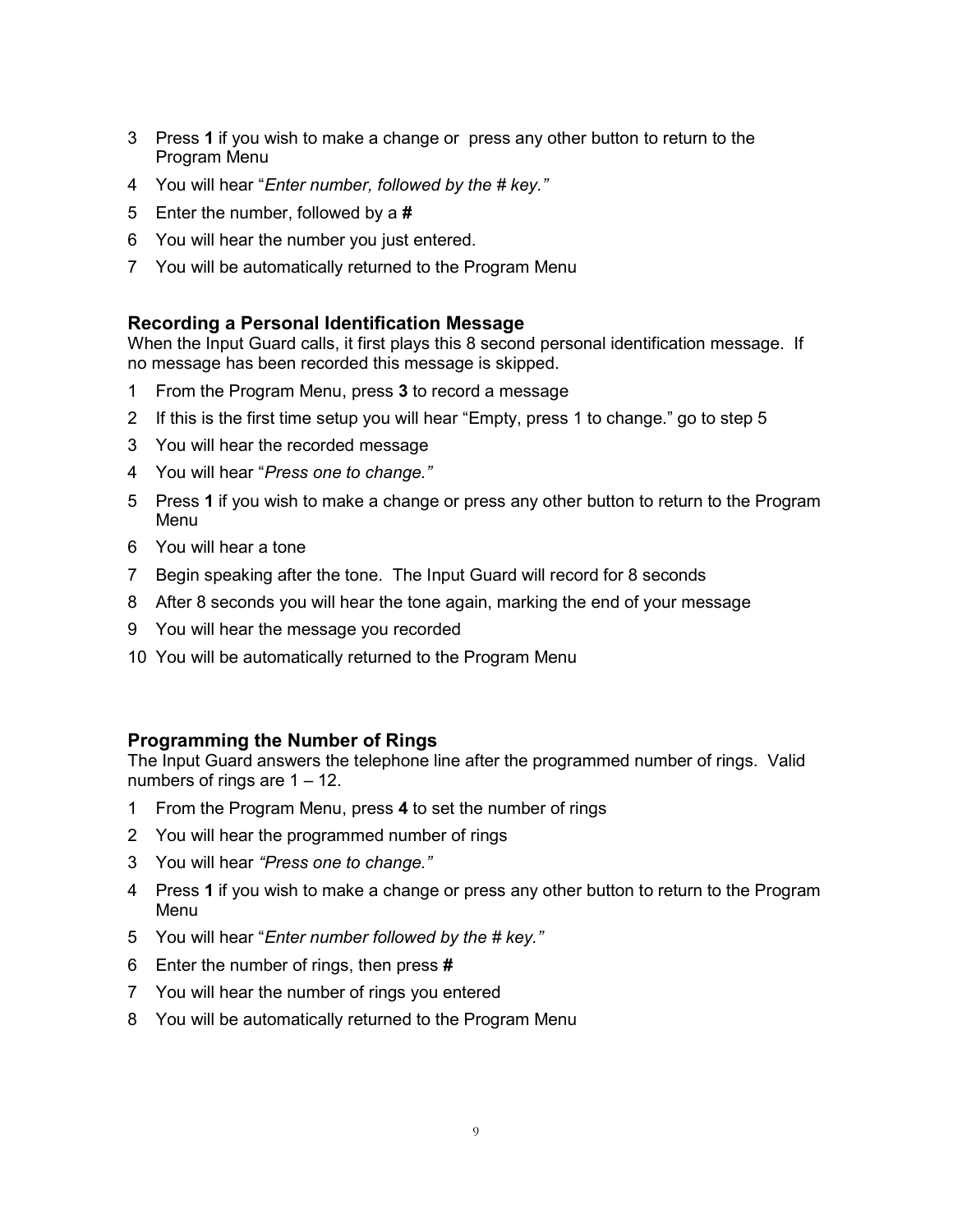## Programming the PIN Number

The Input Guard uses a 4-digit PIN number (0000-9999) to identify you when calling the device or during callout procedures. After programming the PIN number write it down here.

Pin Number

### The PIN number must be 4 digits and must not include a # sign.

- 1 From the Program Menu, press 5 to change the PIN number
- 2 You will hear "PIN number is 0000, Press one to change."
- 3 Press 1 if you wish to make a change or press any other button to return to the Program Menu
- 4 You will hear "Enter your PIN number"
- 5 Enter a four digit number (do not put a # anywhere in your pin number)
- 6 You will hear the PIN number you just entered
- 7 You will be automatically returned to the Program Menu

## Programming the Alarm Reminder Call

The Input Guard can make reminder calls after a programmable amount of time if inputs are still active after the PIN number has been entered.

- 1 From the Program Menu, press 6
- 2 You will hear "Alarm Reminder is Off., press One to change"
- 3 Press 1 to enable Reminder Calls
- 4 You will hear "Alarm Reminder is On, Time Delay is 60- minutes, press One to Change"
- 5 Press 1 to set a custom time delay for the reminder call, or 2 to return to the program menu.
- 6 You will hear "Enter number followed by the # key."
- 7 Enter the delay in minutes (Valid times are 15 to 999 minutes), then press #.
- 8 You will hear the time you just entered.
- 9 You will be automatically returned to the Program Menu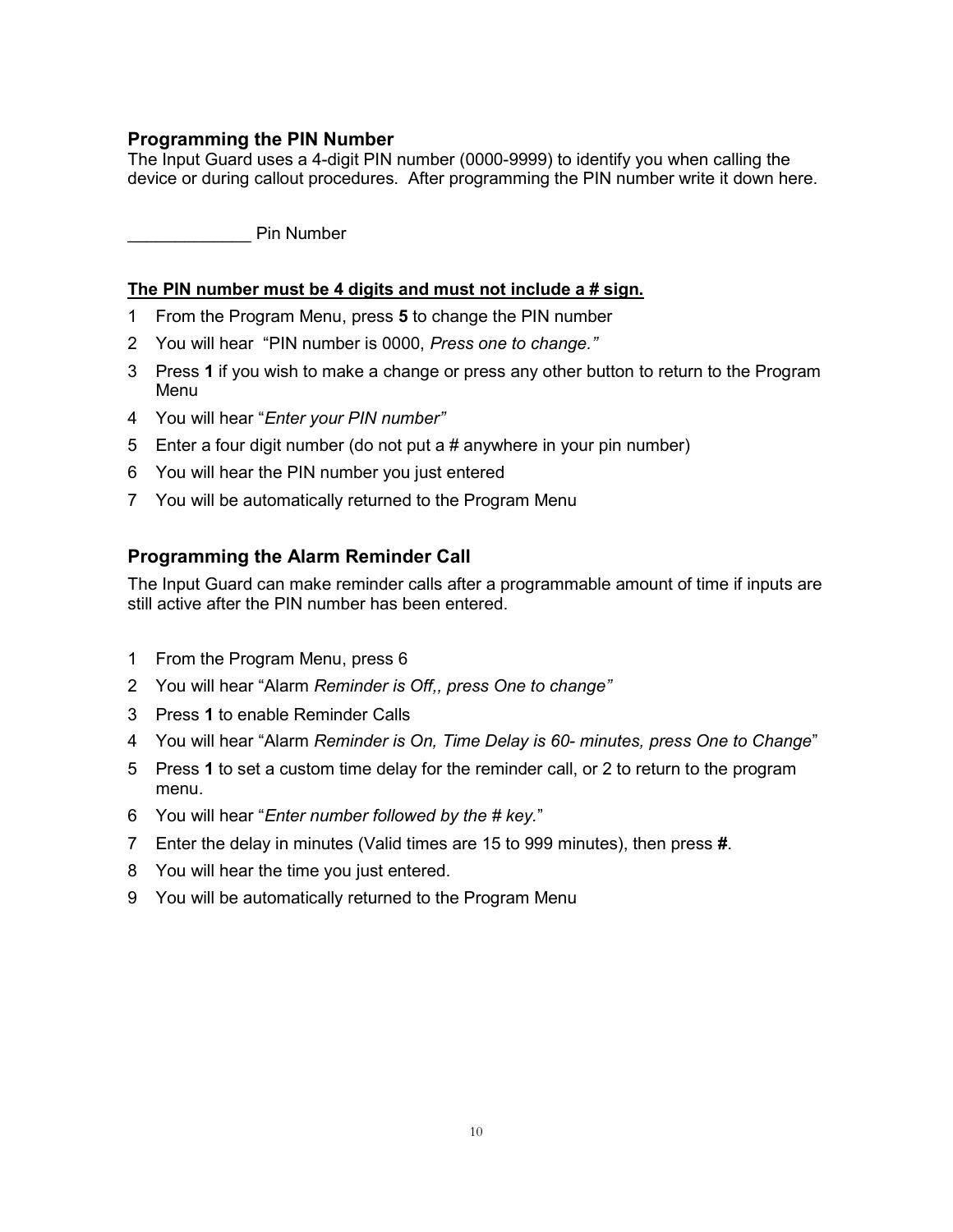## Programming Warning Message Repetitions

During callouts the Input Guard will repeat the recorded ID message and warning conditions a programmable number of times. (Default is 1, Valid numbers are 0,1,2)

1. From the program menu press 7.

 2. You will hear "Warning reminder is 1, press 1 to change." Press 1, and you will hear "Enter number, followed by the pound (#) key."

3. Press 1 to change or 2 to return to the program menu.

4. Enter the number of times  $(0,1,2)$  that you would like the message repeated.

 5. You will hear the value you entered and automatically be returned to the program menu.

## Programming the Relay Option

The external relay can be used for controlling another device rather than an alarm signal. By default the relay changes state, with alarms. You can manually control it over the phone, with the cancel alarm button (holding it for 10 seconds), or with the software by enabling this option.

1. From the program menu press 8.

 2. You will hear "Relay control is off, press 1 to change." Press 1, and you will hear "Relay control is on"

3. You will be automatically returned to the programming menu.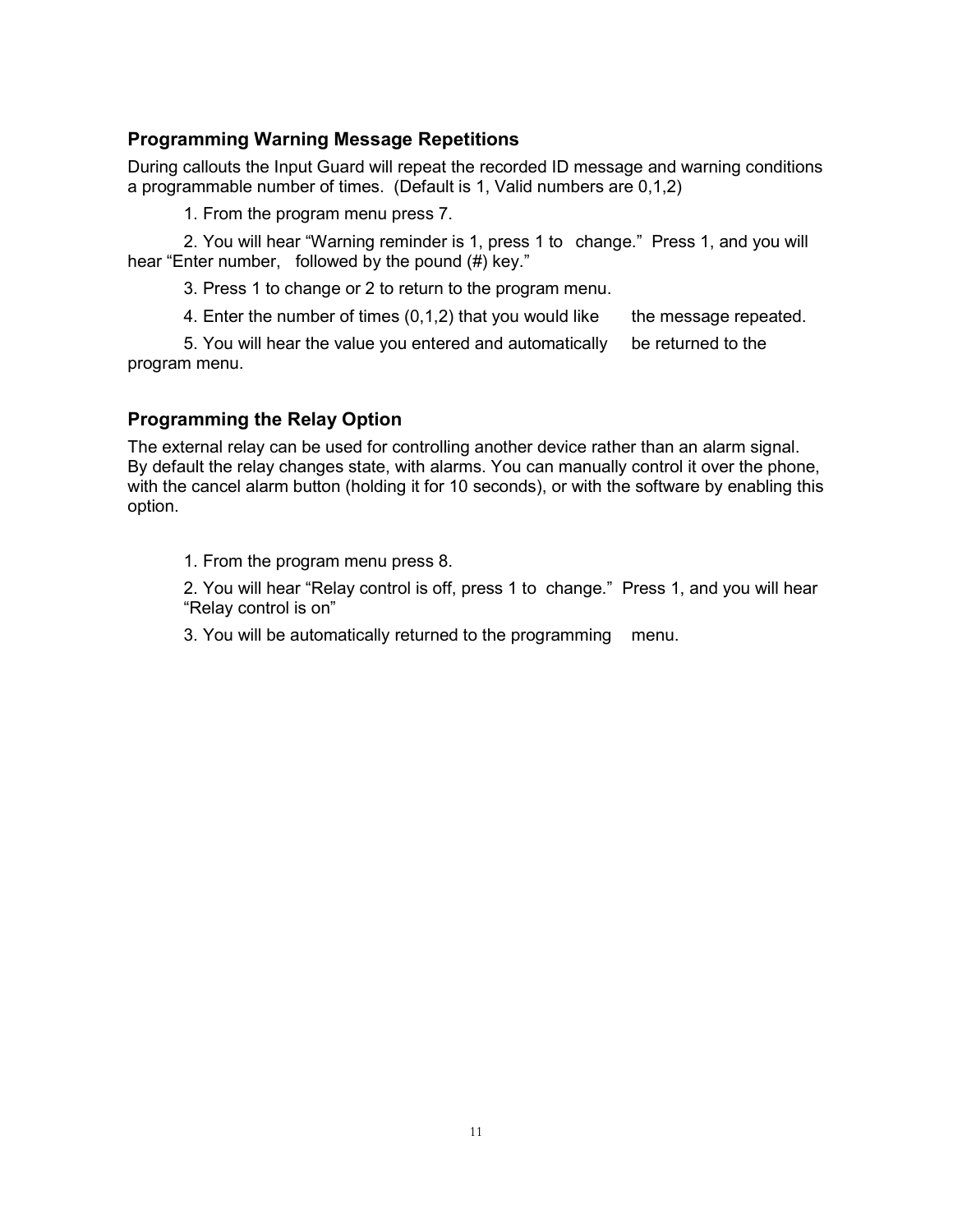## Programming the Power Outage Alarm Time Delay

The power must be out for this programmable amount of time before the Input Guard will call out due to the power input.

- 1. From the Program Menu, press 9.
- 2. You will hear "Power has been out for callout time-delay is.. "
- 3. You will hear the programmed time delay (5 minutes)
- 4. You will hear "Press 1 to change"
- 5. Press 1 to change the delay or press any other button to not change the delay. (If you do not press one, go to step 9)
- 6. You will hear "Enter number followed by the # key."
- 7. Enter the time delay in minutes (Valid times are 0 to 999 minutes), then press #.
- 8. You will hear the value you just entered (i.e. 5 minutes)

## Programming the Unit Callout Time Delay

The unit will wait this delay (default is 2 minutes) before making alarm callouts.

- 1. From the Program Menu, press \*
- 2. You will hear "Callout time-delay is 2 minutes, press one to change. "
- 3. Press 1 to change this setting, press 2 to return to the Program Menu.
- 4. If you press 1 you will hear, "Enter number followed by the pound key".
- 5. Enter the time in minutes (i.e. 60 for 1 hour). Then press #.
- 6. You will hear the value you just entered and be automatically returned to the Program Menu.

## Acknowledge Only Pin Number

There is a built in acknowledge only pin number. It is 1234. This allows checking of status and turning on/off the relay. It also acknowledges the alarm condition and stops phone calls. Changes cannot be made with the Acknowledge Only pin number except the turning on/off the relay.

- 1 From the Program Menu, press # to change the PIN number
- 2 You will hear "PIN number is 1234, Press one to change."
- 3 Press 1 if you wish to make a change or press any other button to return to the Program Menu
- 4 You will hear "Enter your PIN number"
- 5 Enter a four digit number (do not put a # anywhere in your pin number)
- 6 You will hear the PIN number you just entered

You will be automatically returned to the Program Menu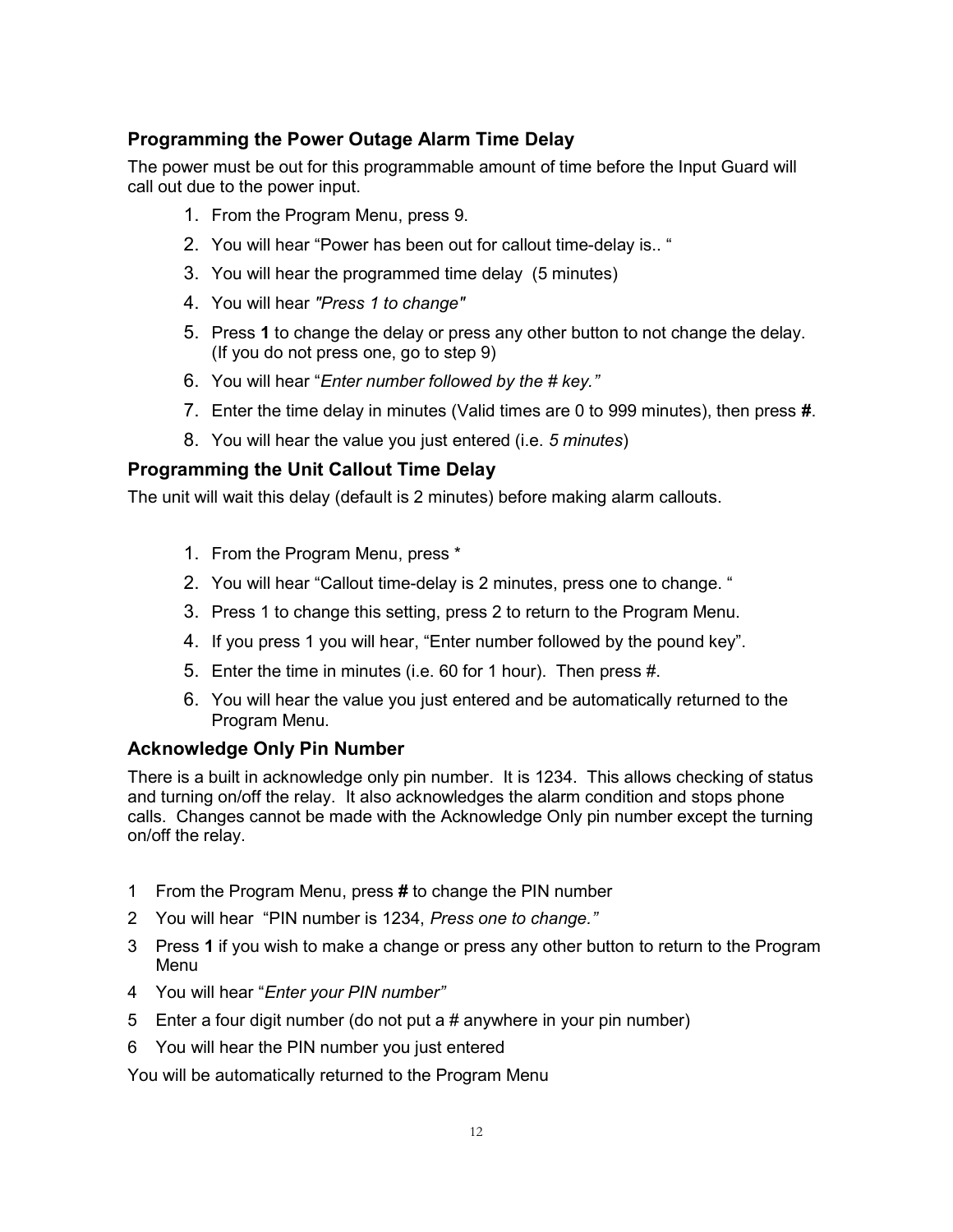## Using the Input Guard

## How does an input go into an alarm condition?

An input is in an alarm condition when its current state (on or off) is the opposite of its programmed state for longer than the programmed time delay.

For example: Input 1 is programmed as normally off with a time delay of 1 minute. Input 1 will be active when it is on for at least 1 minute.

## What happens when an input goes into an alarm condition?

The Input Guard will close the alarm relay (unless the relay option is enabled)

The alarm buzzer will begin to sound.

The Input Guard will begin making emergency phone calls.

Pushing the Cancel Alarm button on the top of the Input Guard will cause the alarm buzzer to turn off and the alarm relay to de-energize. After the Cancel Alarm button has been pressed the Input Guard will stop making emergency phone calls until a new emergency is present, unless the Reminder Calls function is enabled.

## How do I activate and deactivate the relay? (assuming you enabled it, page 13)

- 1 Call the Input Guard
- 2 Enter you PIN number
- 3 From the main menu press 4 to activate the relay or 5 to deactivate the relay

**or** *contract to the state of the state of the state of the state of the state of the state of the state of the state of the state of the state of the state of the state of the state of the state of the state of the stat* 

Use the software to control it.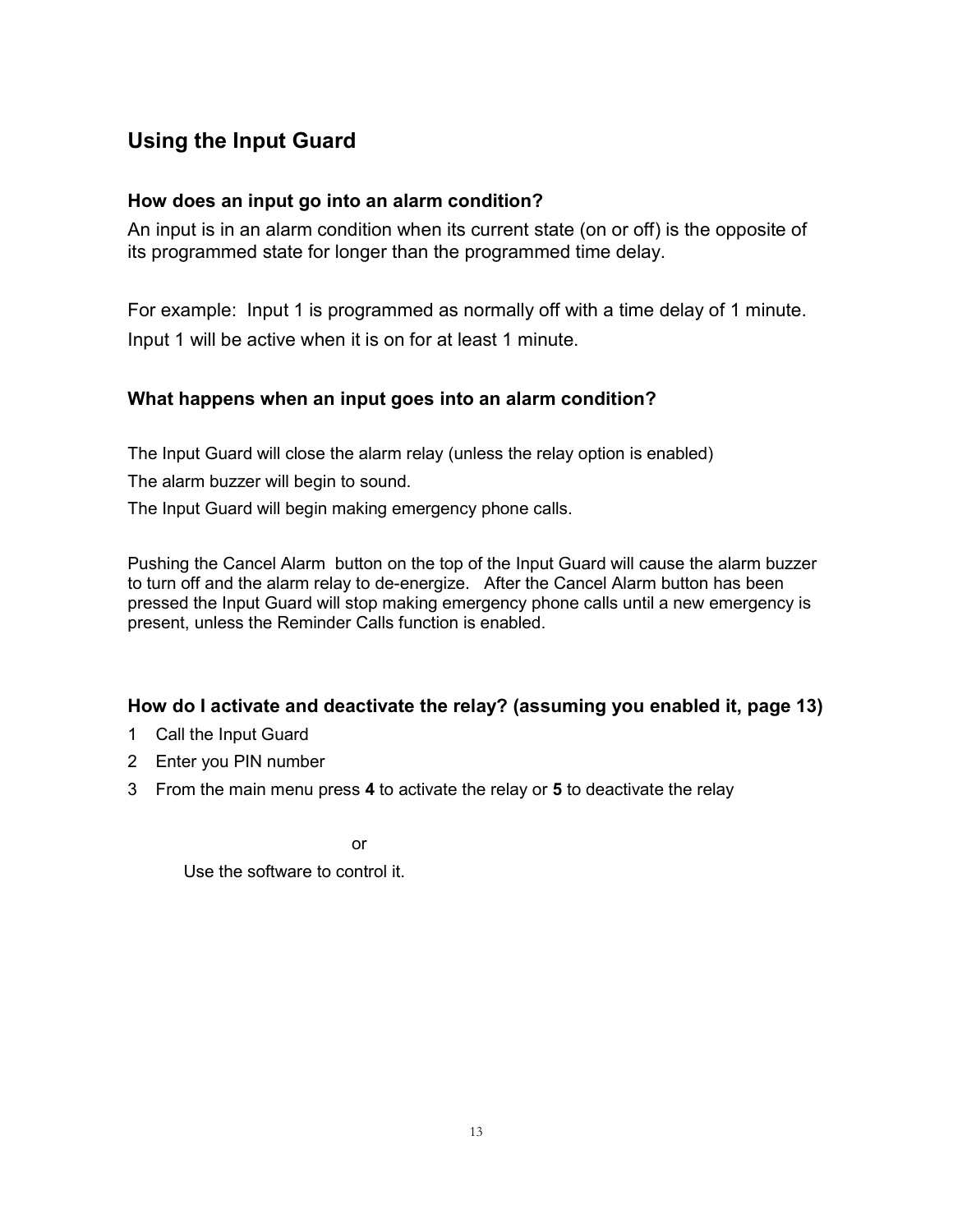## What happens during a call to voice number?

- 1 If you have recorded a Personal Identification Message, it will be played.
- 2 The Input Guard will report any alarm condition. For example "Alarm has been caused by Input 1, (Your prerecorded input ID message)"
- 3 The Input Guard will ask for the PIN number
- 4 Once a valid PIN number\*\* has been entered, the Input Guard will not call again because the current alarm condition has been acknowledged\*\*\*. For units without the relay option enabled, the alarm buzzer will turn off and alarm relay will de-energize. If Alarm Reminder has been programmed, the Input Guard will begin making calls again after the programmed amount of time.

\*\* If no pin number is entered, the Input Guard will wait 20 minutes and then begin calling all programmed numbers.

\*\*\* It will call again if reminder calls are enabled and it stays in alarm.

## What happens during a call to a pager?

The Input Guard will print your Local Identification number on the pager screen.

For example, 5551212, 5551212 is the Local ID.

The Input Guard will continue to make calls until either:

- The alarm condition goes away OR
- The Input Guard is called and the PIN number is entered

## Calling the Input Guard to check the state of the inputs and power status

- 1. Call the Input Guard.
- 2. The Input Guard will report the following:
	- Any alarmed inputs
	- If the power is out

## To check the state of an input and power

- 1. Call the Input Guard
- 2. Enter you PIN number
- 3. From the main menu press 1
- 4. You will hear "Enter Input Number"
- 5. Enter the number of the input you wish to hear (i.e. 1)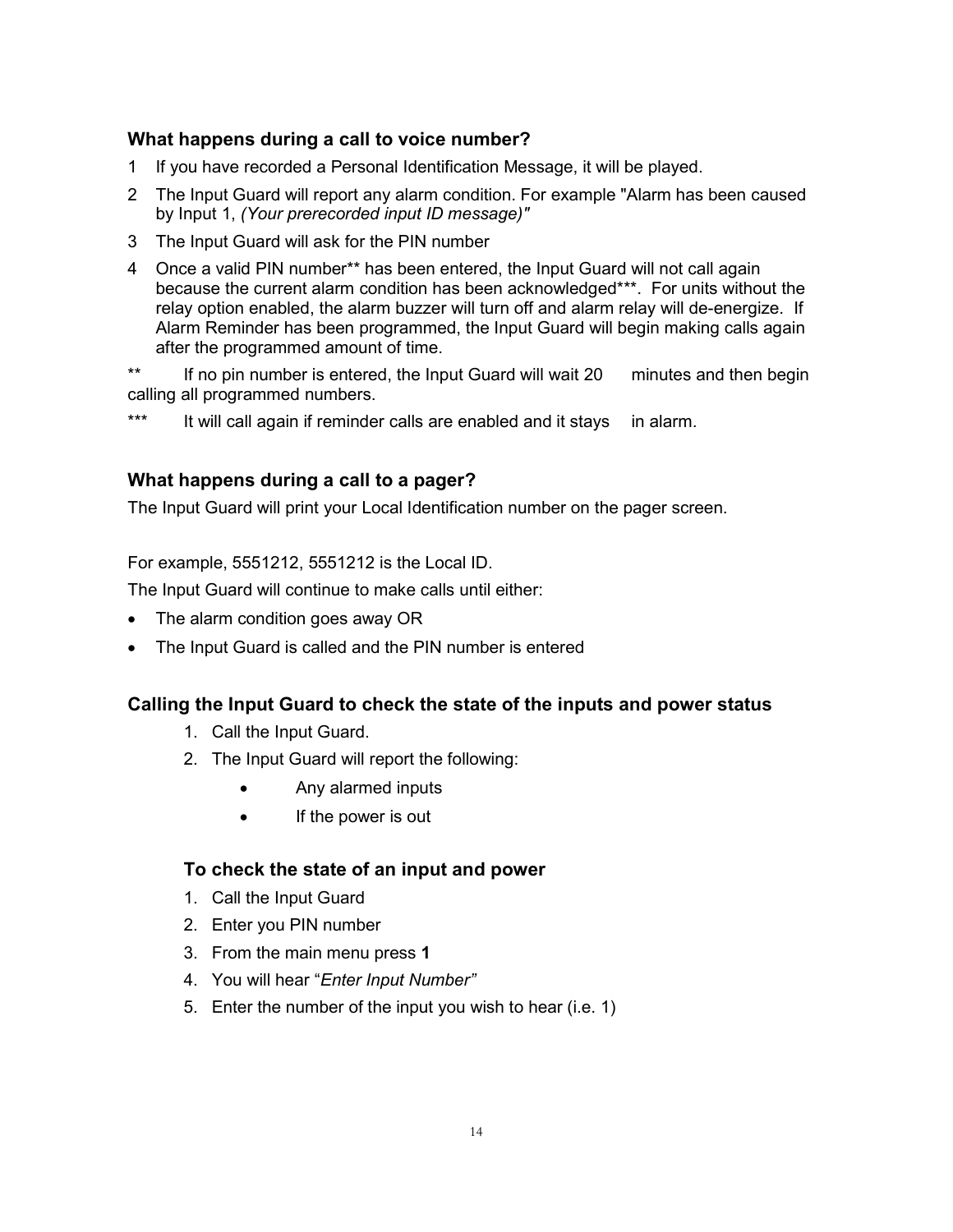## To check to status of the relay (Input Guard-R only)

- 1. From the main menu press 1
- 2. You will hear "Enter Input Number"
- 3. Enter #
- 4. You will hear the status of the relay

#### To check status with a web browser

 1. Enter into the address bar http://xxx.xxx.xxx.xxxx where the x's are the IP address. Hit enter. A Java based status page will appear.

## Connecting the Input Guard to a Phone Line which has a fax or answering machine connected to it

Program the Input Guard to answer after one more ring than the other device. This allows the other device to always answer first.

To call and access the Input Guard

- 1. Dial the phone number
- 2. Hang up one ring before the other device answers.
- 3. Wait no longer than 30 seconds, then dial the phone number again.
- 4. The Input Guard will answer.

#### Example:

A fax machine on the same line as the Input Guard is set to answer after 4 rings.

The Input Guard is programmed to answer after 5 rings.

To access the Input Guard, dial the number, let it ring three times, then hang up. Wait 20 seconds and call again. After two rings, the Input Guard will answer.

Do not set the Fax/Answering Machine to 2 rings and the Input Guard to 3 rings. This will force both to answer at the same time.

## Troubleshooting

## Verifying that the Input Guard works with your phone line

To verify that the Input Guard works with your phone line, perform the following test.

- 1. Using another phone line, call the Input Guard and verify that it answers the phone
- 2. From the Main Menu, press 2 to setup inputs
- 3. Press 1 to setup input 1
- 4. Press 1 to make this input normally closed
- 5. Program a time delay of 0 minutes (See Input Setup)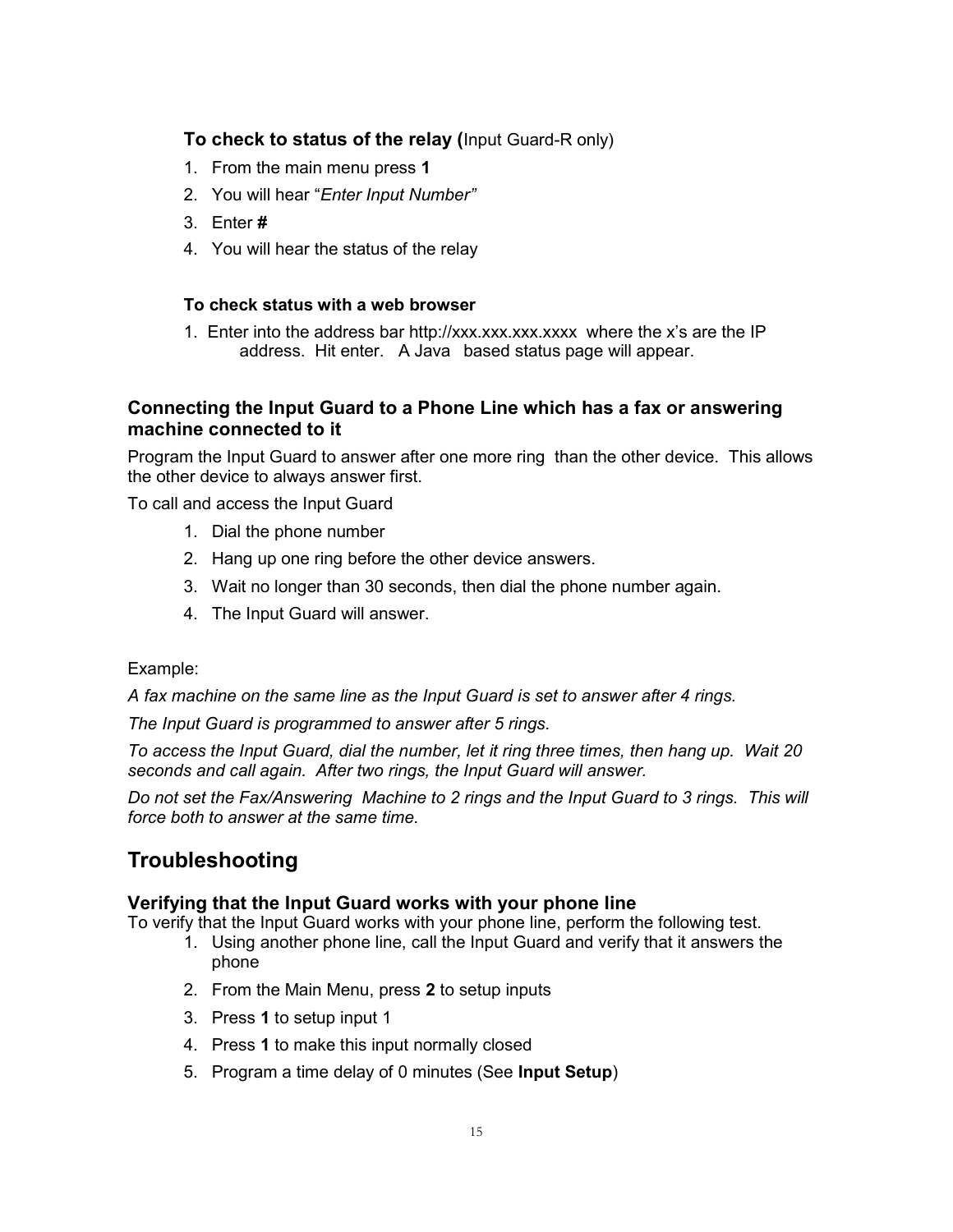- 6. Skip the input ID message recording for now.
- 7. Program the phone number you are calling from into the first phone number location. (See Programming Telephone Numbers)
- 8. Press '0' twice to exit the Program Menu and hang up the Input Guard
- 9. Remove the terminal blocks to ensure input 1 will be open
- 10. The Input Guard will close the alarm relay, sound the buzzer, and call out because input 1 is programmed to be normally closed and is currently open

## If the Input Guard does not answer the phone

Verify that the phone line is working. Connect a standard phone to the line intended for the Input Guard. Verify that there is a dial tone.

Check that the phone line is plugged in securely.

Verify that the Input Guard is powered up and the status light is blinking.

## If the Input Guard does not call out

Verify that the phone line is good. Connect a phone to the line intended for the Input Guard. Verify that there is a dial tone.

Check that the phone line is plugged in securely

Verify that the Input Guard is powered up and the display is on.

Verify that the Input Guard is programmed correctly. Call up the Input Guard and verify the programmed phone numbers and inputs setup.

Call the input Guard. When it says "Enter your pin number" enter #999 and hang up right away. The Input Guard will call all programmed phone numbers.

## Testing power outage

The newer units (11/12/2020 and later) have the power switch built into the power jack. Unplug the unit at the wall outlet to test for power outage. Unplug the unit at the jack to turn it off.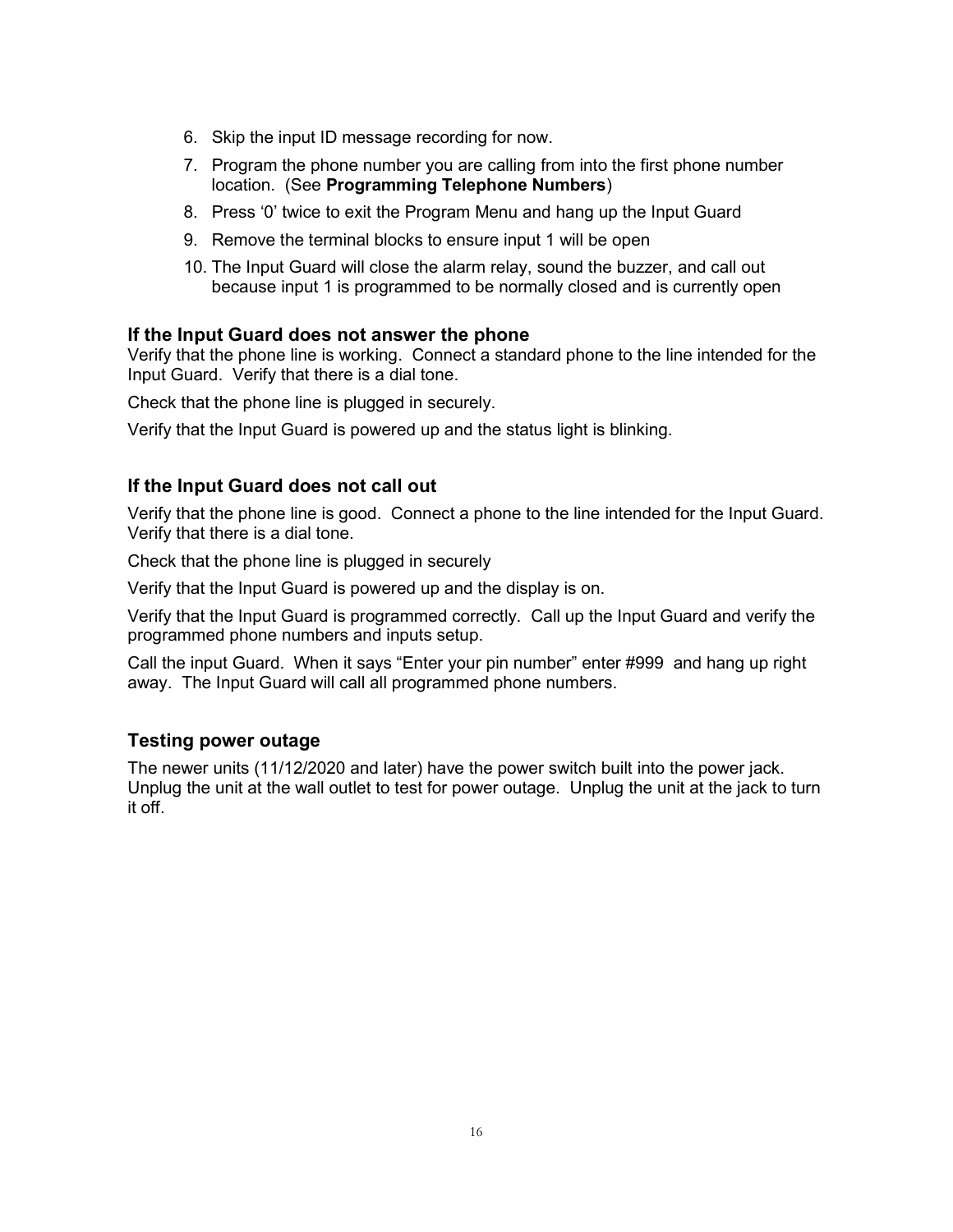## Your Settings

| Input          | Normally closed or open   | Time delay | <b>Notes</b> |
|----------------|---------------------------|------------|--------------|
| Input 1        |                           |            |              |
| Input 2        |                           |            |              |
| Input 3        |                           |            |              |
| Input 4        |                           |            |              |
| Input 5        |                           |            |              |
| Input 6        |                           |            |              |
| Input 7        |                           |            |              |
| Input 8        |                           |            |              |
|                |                           |            |              |
|                | Contact $\#$ Phone number | Person     | <b>Notes</b> |
| $\,1\,$        |                           |            |              |
| $\sqrt{2}$     |                           |            |              |
| $\overline{3}$ |                           |            |              |
| $\sqrt{4}$     |                           |            |              |
| $\sqrt{5}$     |                           |            |              |
| $\sqrt{6}$     |                           |            |              |
| $\overline{7}$ |                           |            |              |

| $#$ of rings                 |  |
|------------------------------|--|
| Full pin $#$                 |  |
| Alarm reminder               |  |
| <b>Warning repetition</b>    |  |
| Power outage time de-<br>lay |  |
| Unit callout time delay      |  |
| Acknowledge only pin #       |  |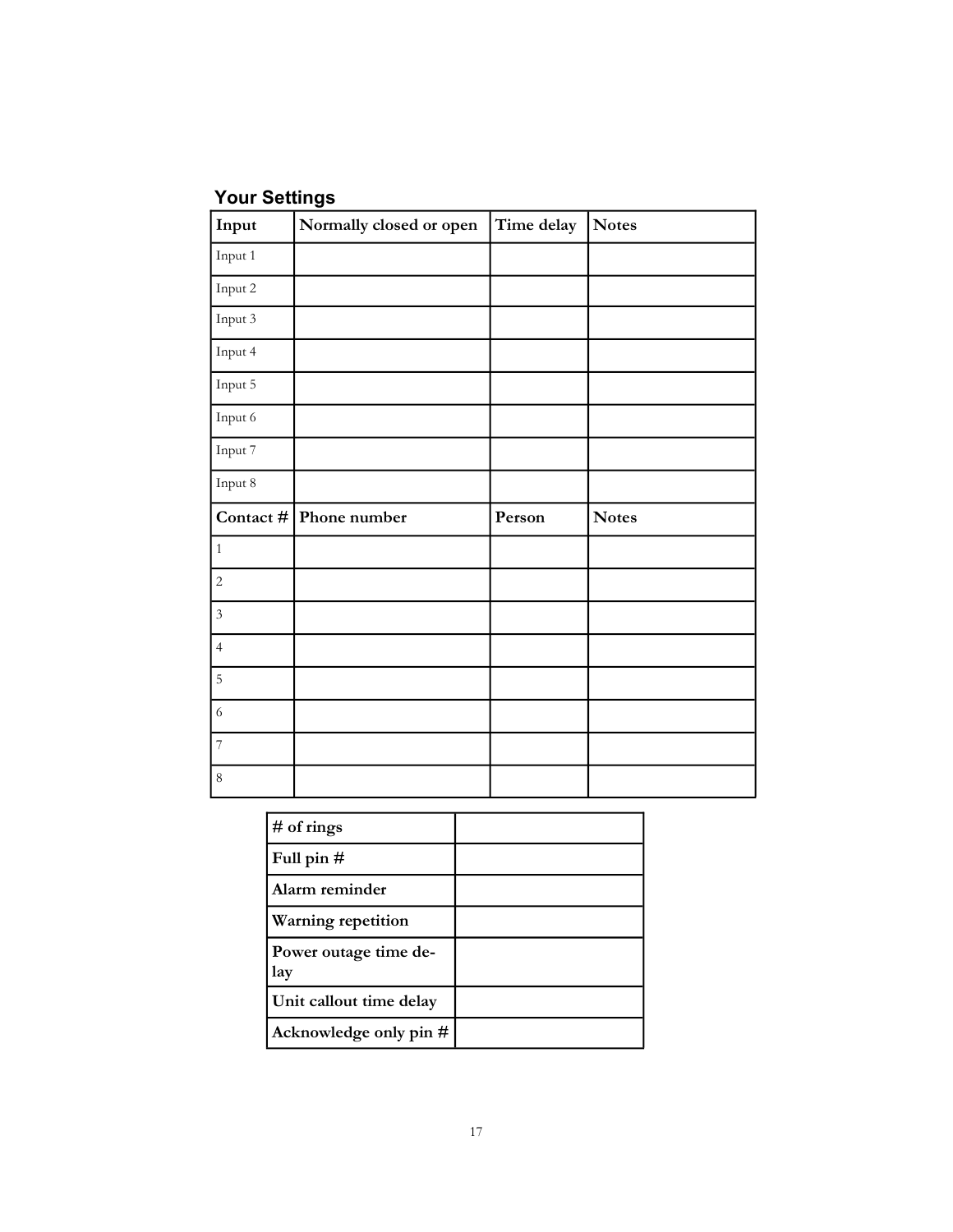## Resetting the Java browser password

Default login and password for browser programming is admin and



blank. If you forget your password, it can be reset. Turn the unit off with the power switch.

Place a short from pin 17 to 21. A piece of wire or a paper clip will work. Hold the cancel alarm button down while turning the unit back on. The LCD screen will display "Release Pushbutton" with a 5

second countdown. Release the button before 5 seconds. Screen will then display "Reset UN/PW No" with a 5 second countdown. Press and release the pushbutton again to change the No to Yes. Let it boot up normally and the password is reset. Remove the short from 17 to 21.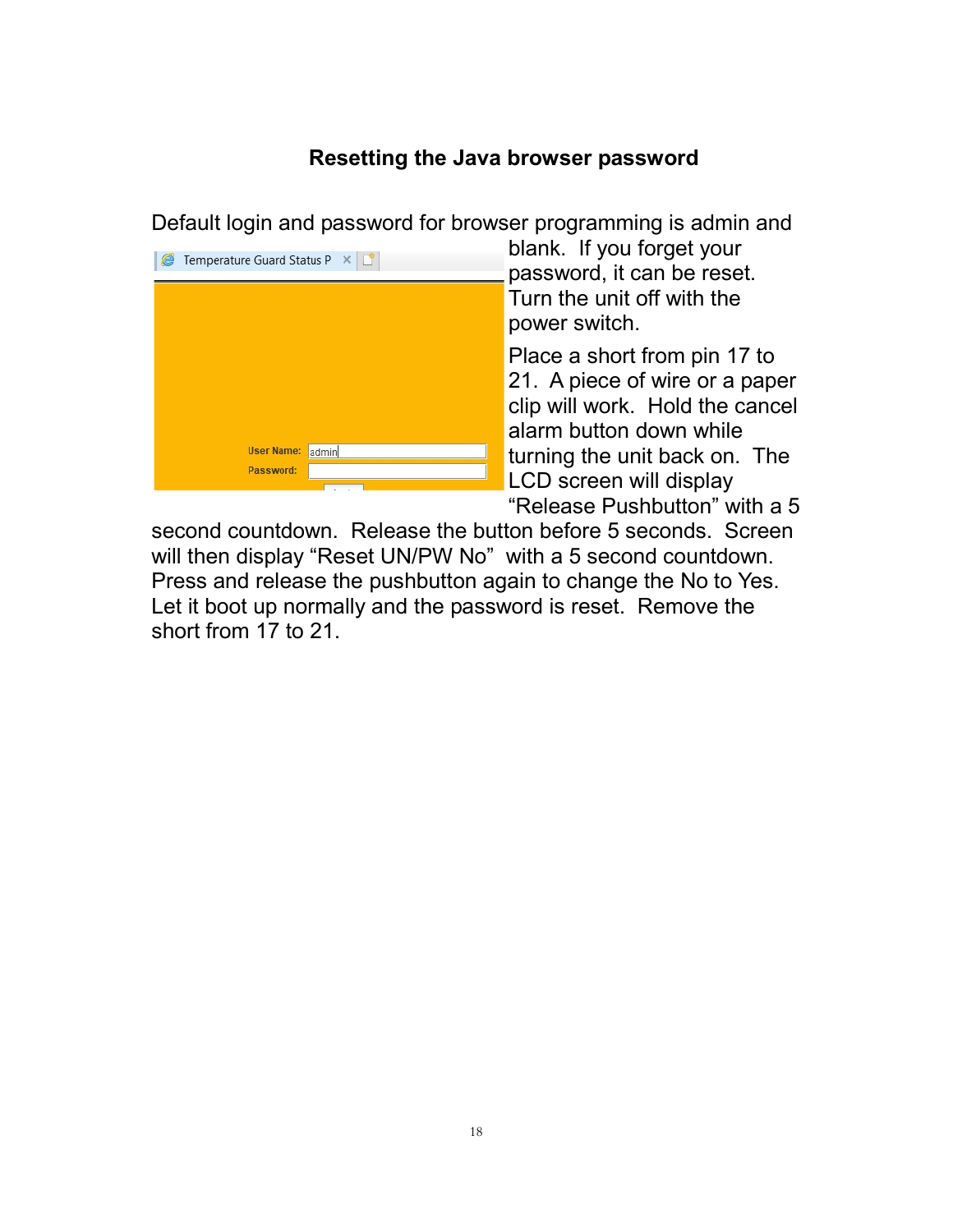## Resetting VM606E back to DHCP

Turn the unit off with the power switch.\* Hold the Cancel Alarm button down while turning the unit back on. LCD screen will display "Release Pushbutton" with a 5 second countdown. Release the button before 5 seconds. Screen will then display "Reset to DHCP, No?" with a 5 second countdown. Press and release the pushbutton again to change the No to Yes. Let the unit boot up normally and the network adapter will be reset to DHCP mode and will likely have a new IP address. If you see the LCD screen below, it was successful.

| <b>Monitor Mode5</b> |  |
|----------------------|--|
| <b>Rec Bytes23</b>   |  |
| Success!             |  |
|                      |  |

\* Newer units, rev. 7 and higher no longer have a separate power switch. The power switch is built into the power jack. Turn it off by unplugging at the unit, not the wall. If you unplug it at the wall, it will not reboot.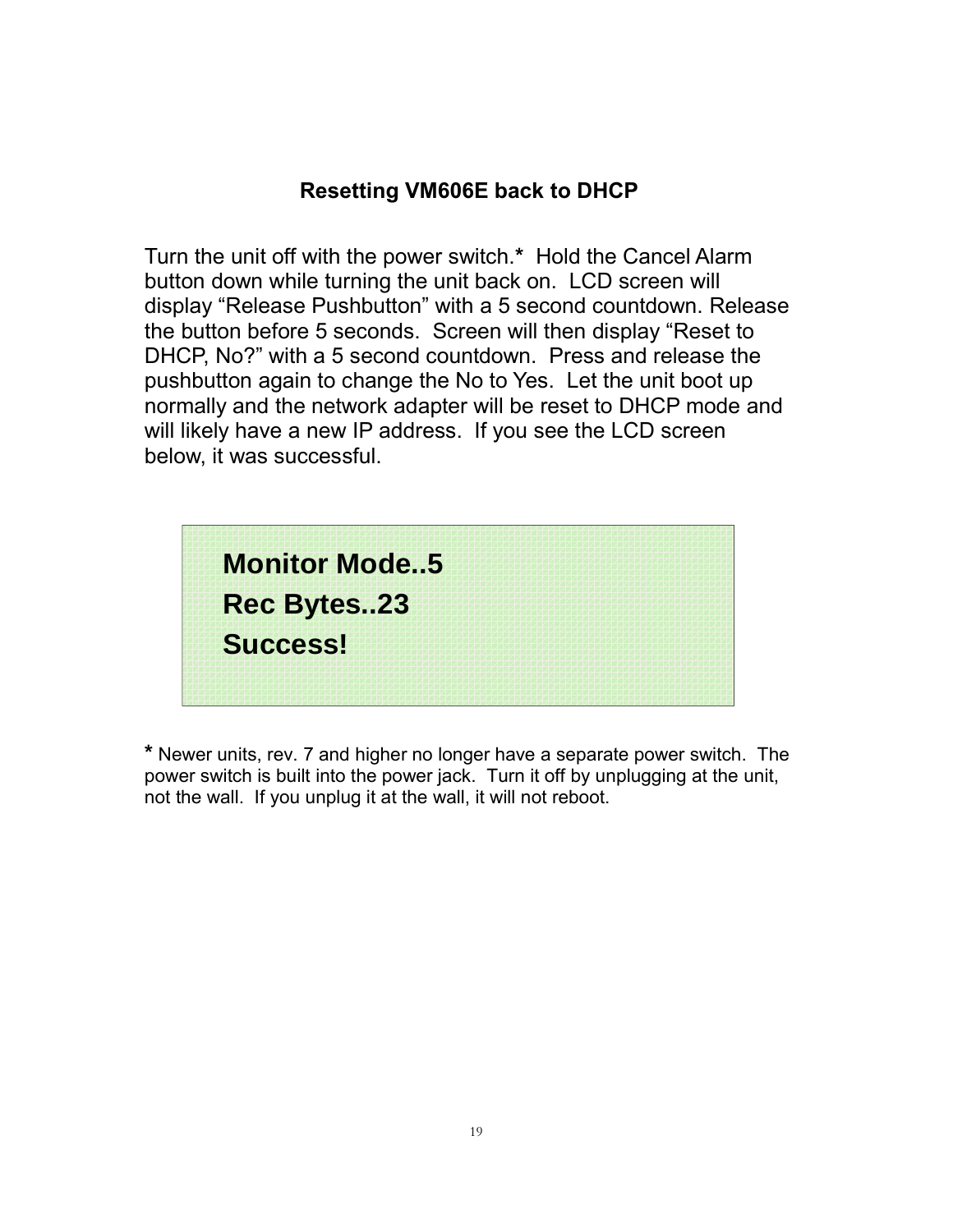#### FCC PART 68 INFORMATION

This equipment complies with Part 68 of the FCC Rules. The FCC Part 68 Label is located on the bottom of the unit. This label contains the FCC Registration Number and Ringer Equivalence Number (REN) for this equipment. If requested, this information must be provided to your telephone company.

The REN is useful to determine the quantity of devices you may connect to your telephone line and still have all of those device ring when your telephone number is called. In most, but not all areas, the sum of the RENs of all devices connected to one line should not exceed five (5.0). To be certain of the number of devices you may connect to your line, as determined by the REN, you should contact your local telephone company to determine the maximum REN for your calling area.

Connection to the telephone network should be made by using standard modular telephone jacks, type RJ11. The plug and/or jacks used must comply with FCC Part 68 rules. If this telephone equipment causes harm to the telephone network, the telephone company will notify you in advance that temporary discontinuance of service may be required. But if advance notice isn't practical, the telephone company will notify the customer as soon as possible. Also, you will be advised of your right to file a complaint with the FCC if you believe it is necessary.

The telephone company may make changes in it's facilities, equipment, operations or procedures that could affect the proper functioning of your equipment. If they do, you will be notified in advance in order for you to make necessary modifications to maintain uninterrupted service.

This equipment may not be used on coin service provided by the telephone company. Connection to party lines is subject to tariffs.

If trouble is experienced with this unit, for repair or warranty information, please contact customer service at the address and phone listed below. If the equipment is causing harm to the network, the telephone company may request that you disconnect the equipment until the problem is resolved.

#### DO NOT DISASSEMBLE THIS EQUIPMENT. It does not contain any user serviceable components.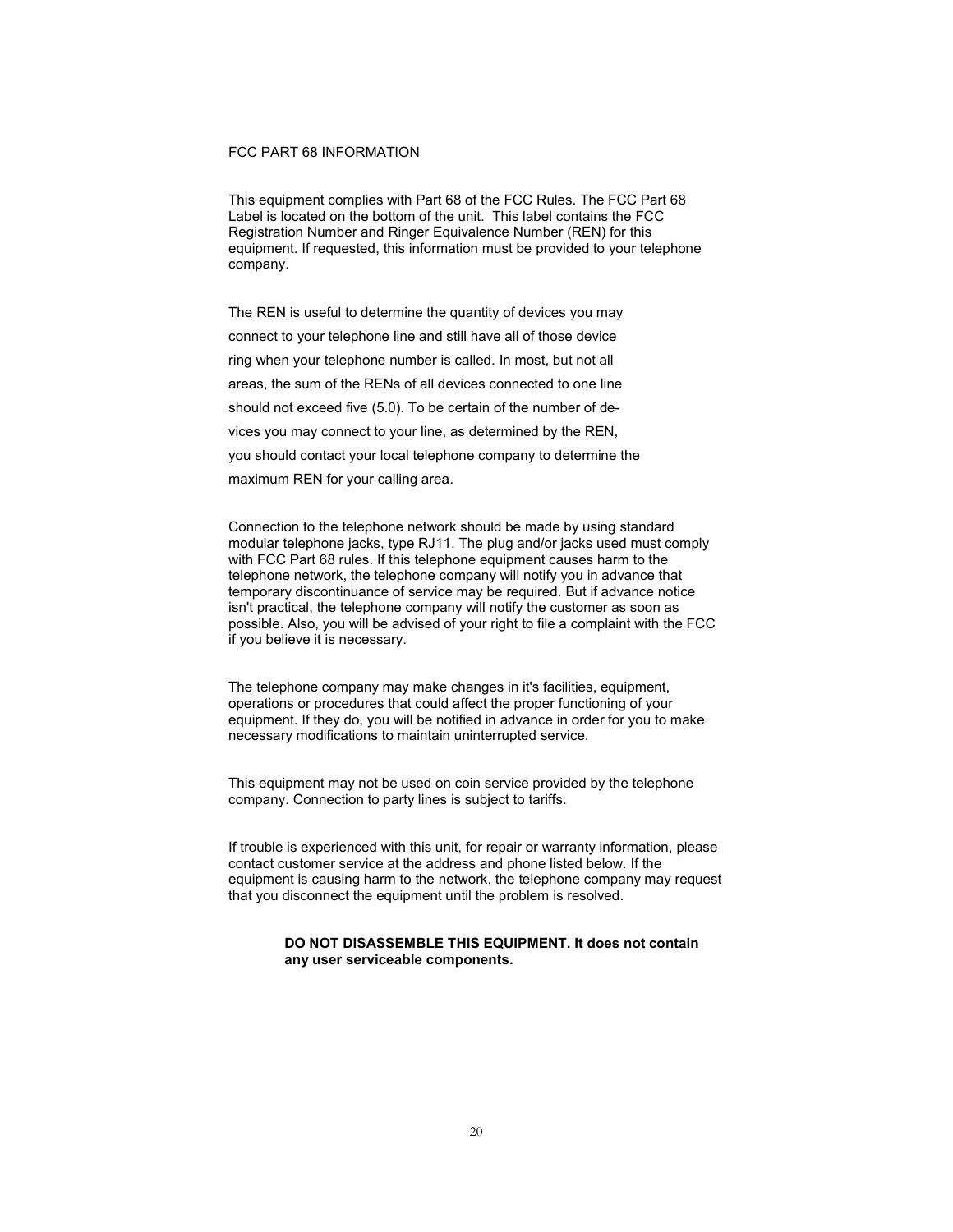#### Limited Warranty:

- 1. Warrantor: Dealer, Distributor, Retailer, and Manufacturer
- 2. Warranty and Remedy

We believe that this is a high quality product. Although we test all products for proper functionality, we cannot guaranty that there will never be a defective unit, or that a unit will function on every phone line and all communication equipment in existence. For this reason, it must be clear that the Warrantors are not insuring your premises or guaranteeing that there will not be damage to your person or property if you use this Product. If this warranty is unacceptable please return the unused Product for a full refund.

One Year Limited Warranty - Microtechnologies, Inc. warrants its products to be free from defects in material and workmanship under normal use for one year, and is not responsible for consequential damage or installation costs of any nature. In event that the Product does not conform to this Warranty at any time during the period of one year from original purchase date, Warrantor will repair the defect and return it to you at no charge. Important: The Warranty is limited to replacement of the Product ONLY. Secondly, because every phone line differs, we strongly encourage you to test this Product in its actual application. This should include a full test, involving the Product actually dialing to its designated location and someone verifying the proper response.

This warranty shall terminate and be of no further effect at the time the Product is 1) damaged by extraneous causes such as fire, water, lightning, etc. or not maintained as reasonable and necessary: 2) modified: 3) improperly installed: 4) repaired by someone other than the Warrantor: 5) used in a manner or purpose for which the Product was not intended.

#### WARRANTORS' OBLIGATION UNDER THIS WARRANTY IS LIMITED TO REPAIR OR REPLACEMENT OF THE PRODUCT ONLY. THIS WARRANTY DOES NOT COVER PAYMENT OR PROVIDE FOR THE REIMBURSEMENT OF PAYMENT FOR INCIDENTAL OR CONSEQUENTIAL DAMAGES.

It must be clear that the Warrantors are not insuring your premises or guaranteeing that there will not be damage to your person or property if you use this Product. The Warrantors shall not be liable under any circumstances for damage to your person or property or some other person or that person's property by reason of the sale or use of this Product, or its failure to operate in the manner in which it is designed. The Warrantor's liability, if any, shall be limited to the original cost of the Product only. Use of this Product is at your own risk.

3. Procedures for obtaining performance for Warranty:

 In the event that the Product does not conform to this Warranty, the Product should be shipped or delivered freight prepaid to a Warrantor with evidence of original purchase. If in any way you are not comfortable with the product or its Limited Warranty, we encourage you to return it unused for a full refund.